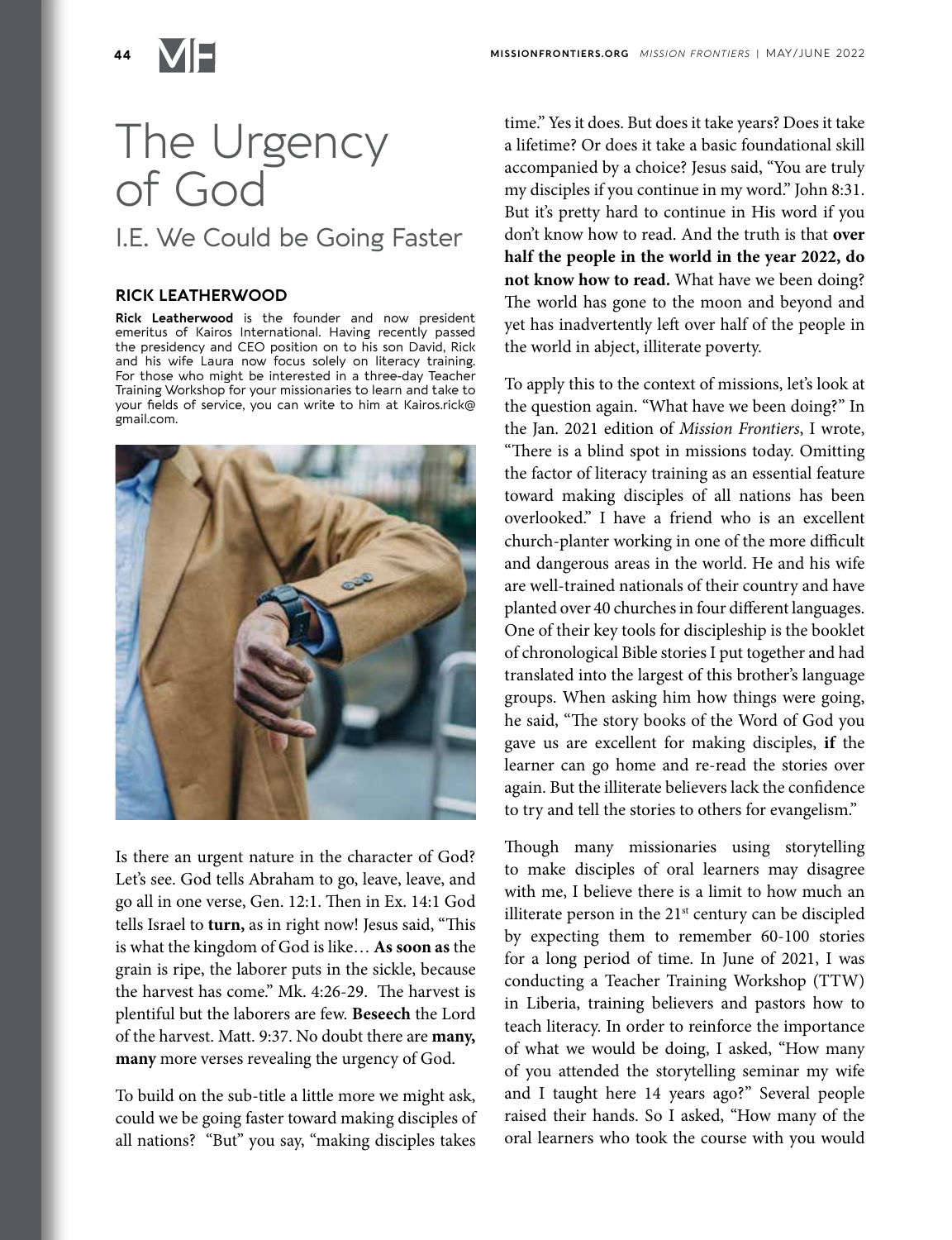

remember all those stories today?" One pastor raised his hand with the obvious answer, "None."

The world has gone to the moon and beyond and yet has inadvertently left over half of the people in the world in abject, illiterate poverty.

"I agree with you," I said. "In addition to teaching storytelling, **how much farther along and how much better might those people's lives be right now if I had started literacy classes by conducting TTWs then, so you and other literate believers could teach the oral learners to read and write?** And the most amazing thing is that the methodology we will be presenting to you today (developed by Literacy Evangelism International) enables an adult to learn to read and write their language in just four months!" Sound impossible?



Six months later, in Dec. 2021, my wife and I returned to Liberia, and were in the midst of conducting another three-day Teacher Training

Workshop in Monrovia, when our leaders asked if we could let a former student speak. We then listened to the testimony of a 49 year old woman named Pricilla **who had never been to school and six months ago was totally illiterate**. But having gone through our literacy course she can now read and write. Pricilla then read to us the story of Peter raising Dorcas from the dead from Acts 9. This was a rather fitting passage which she had selected as a woman who was dead to being able to read just six months before. She had to stop a couple of times while reading to look at a word closely before reading the word and continuing on. She was a very sweet woman. We asked her what she was going to do now and she said she wants to become a teaching assistant in one of our next classes and to go to college. It was a beautiful moment and we nodded our heads in wonder. Our leaders then told us there were others like her who had also learned to read.

We then listened to the testimony of a 49 year old woman named Pricilla who had never been to school and six months ago was totally illiterate. But having gone through our literacy course she can now read and write.

A mission pastor in the USA began looking more closely at what we were advocating and sent an email to some of his workers on the field asking them what they thought. One missionary working with oral learners replied, "Oh, it (reading) doesn't matter." When the mission pastor forwarded the note to me, I sent him a one word reply. Just one word. **Really?** However that one word reply seemed to speak volumes as the lights went on in his mind. He invited us to come conduct a three-day TTW to short term workers from his church who are going to the field so they can **train national believers in that country who are literate** how to teach their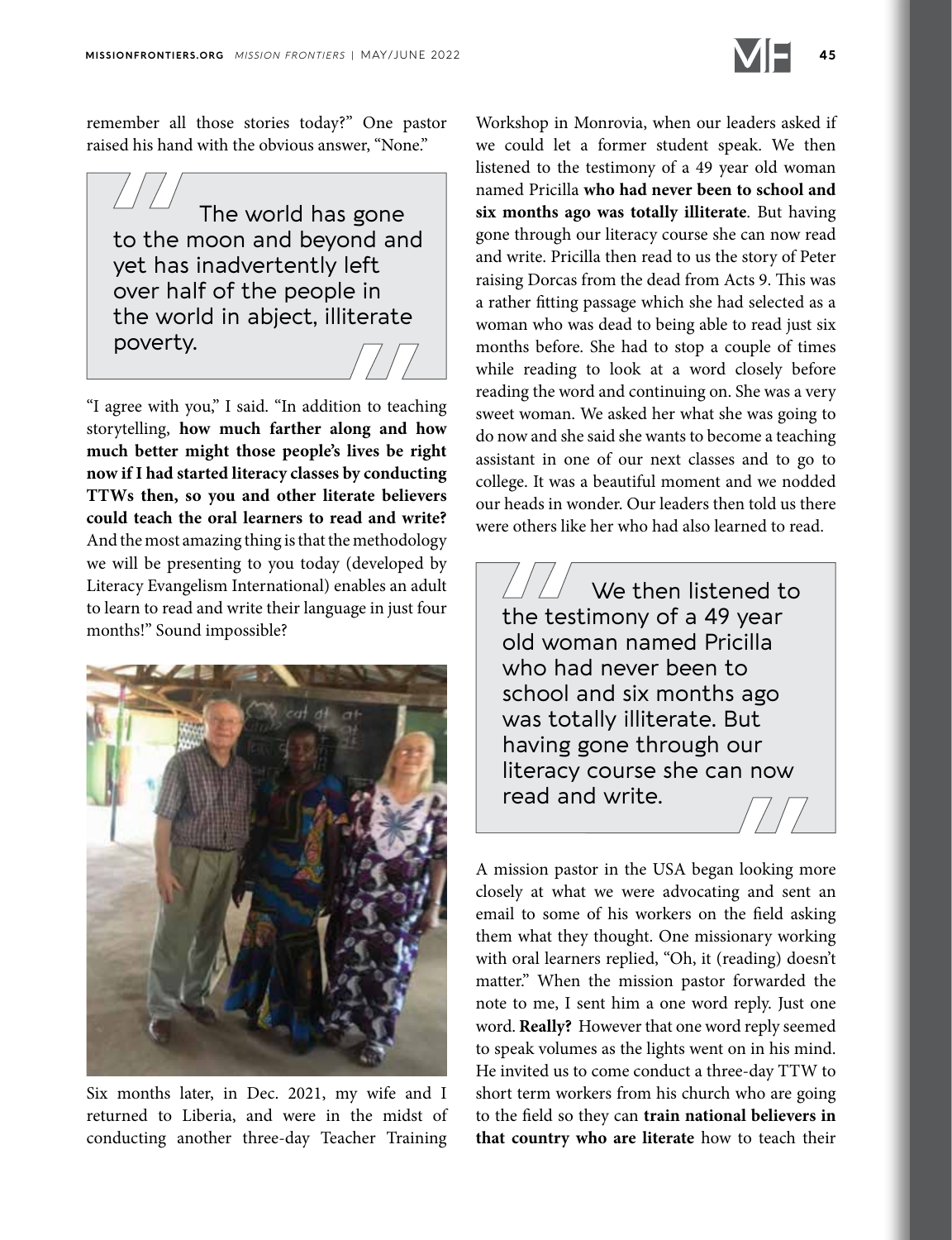"And the most amazing thing is that the methodology we will be presenting to you today (developed by Literacy Evangelism International) enables an adult to learn to read and write their language in just four months!"

illiterate brothers and sisters to read and write so they too can live the abundant life that Jesus came to give us.

What we are looking at is a model of how **we can accelerate** movements toward finishing the Great Commission **by implementing literacy classes** for believers and unbelievers who don't yet read and write. In this way the discipleship can be more thorough, sustainable and life changing as new readers and new believers can begin to read the Bible for themselves. The other key feature is that after going through a Teacher Training Workshop this methodology is so simple that students can quickly become teachers. So the literacy classes are taught by national believers in a strategy called "near neighbor evangelism." You probably never thought of literacy being an evangelistic strategy. Me neither.

Now I see literacy training as one of the most potent and godly of all evangelistic methodologies we have available today. I borrow from my *MF* article in Jan. 2021:

There are many issues in the world of missions today. One that is not often mentioned is the low self-esteem of perhaps 400 million men who are the heads of their households yet do not know how to read. John the Baptist cried out, 'Every valley shall be lifted up.' What do you think he meant? I believe this verse could be interpreted that through John, God is talking about people with low self-esteem who need to be lifted up, just as every mountain of pride needs to be brought low. So let's say an illiterate man is in the market where he hears of a literacy class that's beginning in which he can learn to read his trade language in just four months. Two hours a day in the evening after work, five days a week for four months and the life of this man can be completely changed. And what can this man do after that? He can come home and gather his family around him and begin to read to them, 'In the beginning God created the heavens and the earth.' Some people will argue it is best for people to hear the word of God in their mother tongue. Yes, that's true. So as this man has learned to *read* in his trade language, he can then **translate** the word orally into his mother tongue. Then using his mother tongue, this man begins to lead his family in a discussion of the passage he just read to them in their trade language. This father's esteem in the eyes of his